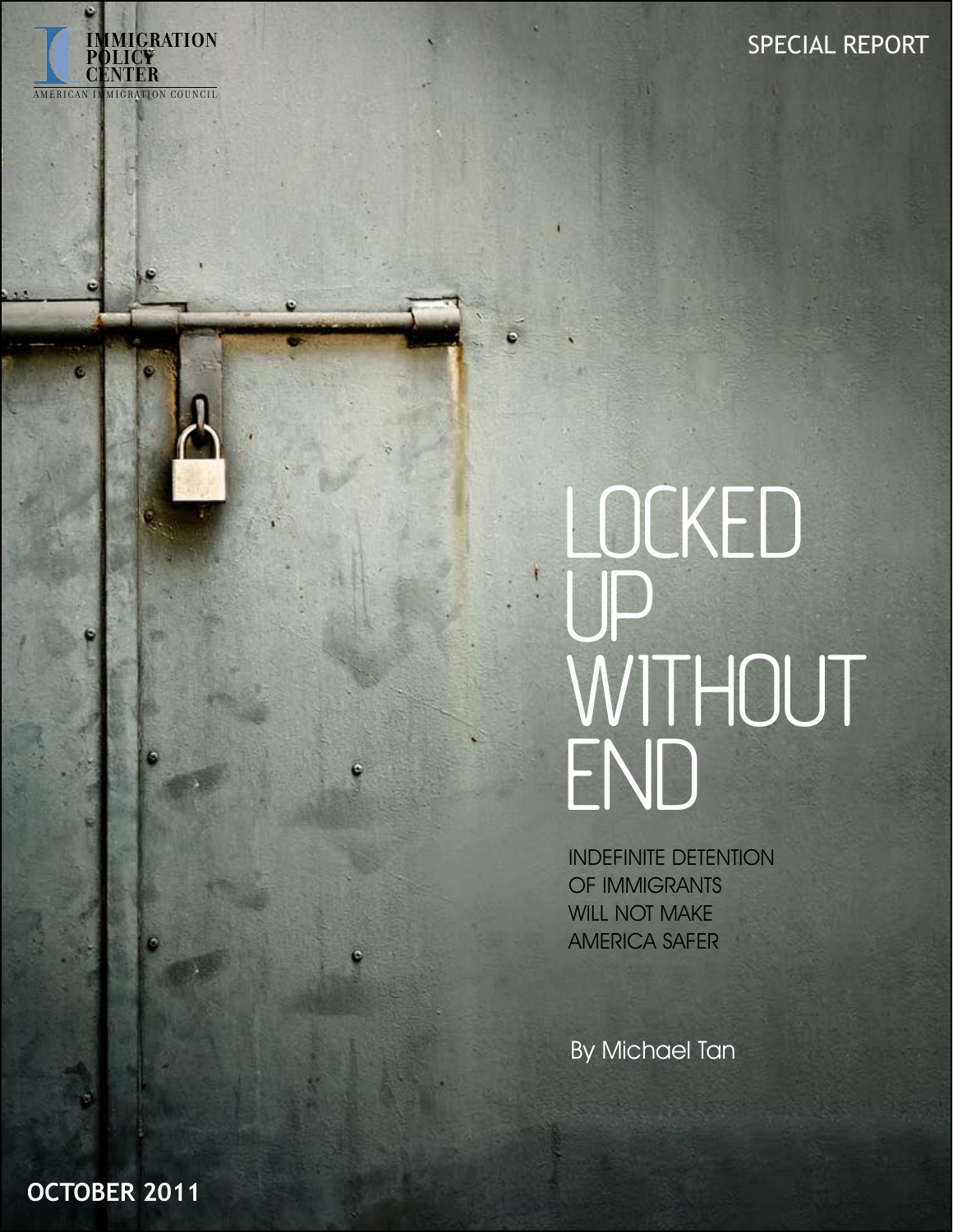# **LOCKED UP WITHOUT END**

THE INDEFINITE DETENTION OF IMMIGRANTS WILL NOT MAKE AMERICA SAFER

**BY MICHAEL TAN** 

OCTOBER 2011

#### **ABOUT SPECIAL REPORTS ON IMMIGRATION**

The Immigration Policy Center's Special Reports are our most in‐depth publication, providing detailed analyses of special topics in U.S. immigration policy.

#### **ABOUT THE AUTHOR**

**Michael Tan** is a Skadden Fellow at the ACLU Immigrants' Rights Project (IRP). Michael is a graduate of Harvard College and the Yale Law School, where he served as a legal intern in the Workers' and Immigrants' Rights Advocacy Clinic and a director of the Immigration Legal Services clinic of the Jerome N. Frank Legal Services Organization (LSO), and was awarded the Stephen J. Massey prize for best exemplifying the values of LSO. He previously worked at the IRP as a Liman Public Interest Fellow. Michael recently completed a clerkship with the Honorable M. Margaret McKeown of the U.S. Court of Appeals for the 9th Circuit. He also holds a Masters' Degree in Comparative Literature from New York University.

#### **ABOUT THE IMMIGRATION POLICY CENTER**

The Immigration Policy Center, established in 2003, is the policy arm of the American Immigration Council. IPC's mission is to shape a rational conversation on immigration and immigrant integration. Through its research and analysis, IPC provides policymakers, the media, and the general public with accurate information about the role of immigrants and immigration policy on U.S. society. IPC reports and materials are widely disseminated and relied upon by press and policymakers. IPC staff regularly serves as experts to leaders on Capitol Hill, opinion-makers, and the media. IPC is a non‐partisan organization that neither supports nor opposes any political party or candidate for office. Visit our website at [www.immigrationpolicy.org](http://rs6.net/tn.jsp?e=0013sB3H4Ngeb8u23v8DTLYuHff5o3A9Y7fC7wsO-myYRJX8RIQtjCJU2lT5w5MoDBNruFtlQCCVis4BypKz358QSnkHIGy4kZ3WjQGc9mhqFGdO-75dEFf5V4SGNJr23Hf&id=preview&id=preview) and our blog at [www.immigrationimpact.com](http://www.immigrationimpact.com/).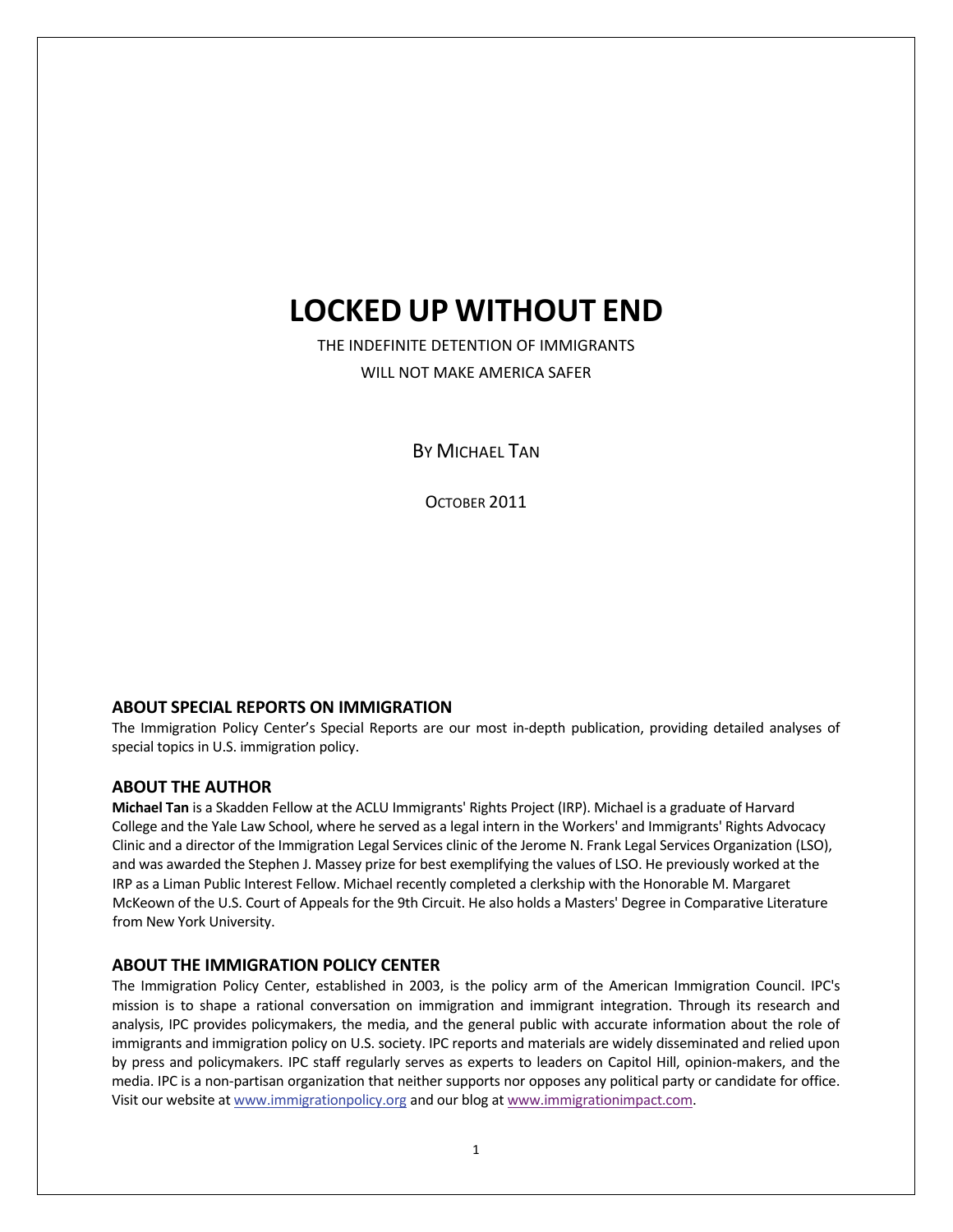#### **Introduction**

One of the ugliest myths in the immigration debate is that immigrants are more likely to commit crime or pose a danger to society. Although studies repeatedly have shown that immigrants are less likely to commit crimes than native-born Americans, $<sup>1</sup>$  $<sup>1</sup>$  $<sup>1</sup>$  politicians continue</sup> to exploit the public's fear of crime to justify ever more punitive immigration measures, including the mass incarceration of immigrants for reasons that would never be permitted for U.S. citizens. A prime example of this political double standard is the "Keep Our Communities Safe Act of 2011" (H.R. 1932), introduced this past spring by Representative Lamar Smith (R‐TX), Chairman of the House Judiciary Committee.<sup>[2](#page-9-1)</sup> H.R. 1932 proposes a massive expansion of our immigration lock-up system that would waste millions of taxpayer dollars and violate our constitutional commitments to individual liberty and due process of law, while doing little to make America safer.

The vast scope of H.R. 1932 became clear during its committee mark‐up, where members of the House Subcommittee on Immigration Policy and Enforcement challenged the language and intent of the legislation and sought to amend its reach. During that meeting, Rep. Smith was forced to acknowledge that the bill's detention mandates extend to immigrants who have no criminal record whatsoever, much less focus narrowly on hard-core offenders.<sup>[3](#page-10-0)</sup> Since that time, however, Rep. Smith has continued to misrepresent that "the bill only specifies that a small segment of criminal immigrants may be detained for extended periods."<sup>[4](#page-10-0)</sup>

This paper explores some of the major concerns with expanding our immigration detention system generally, as well as the specific problems that would result from passage of H.R. 1932 or bills like it that seek to use detention as a stand‐in for immigration reform. While this paper focuses on some of the particulars of Congressman Smith's bill, the policy choices reflected in H.R. 1932 echo arguments that have been made before. What is troubling from a broader policy perspective is how easily the bill slips away from indefinite detention for convicted individuals who can't be removed from the country and encompasses virtually everyone whom the government seeks to deport—including those with a legal right to remain in the country as a candidate for possible long‐term detention. I argue that people in both of these categories should not be subject to long-term detention. However, even if the bill never passes, its repercussions are significant because it reinforces the myth that immigrants, especially those who enter the country illegally, are dangerous and should be detained.

Although advertised as keeping dangerous "criminal aliens" off our streets, H.R. 1932 in fact sweeps scores of harmless immigrants into our already burgeoning immigration prisons. The bill does this by creating a detention scheme that authorizes not only the indefinite detention of some immigrants, but the detention of asylum seekers and certain lawful permanent residents, with cases in immigration court for months or years, while denying them the basic due process of a bond hearing. Other provisions in the bill could result in the elimination of bond hearings for the countless individuals who enter the country without inspection, regardless of the length of their detention. The bill also requires the detention of individuals who were convicted of crimes years or even decades ago, and who have served their sentences and have been living responsible lives since that time.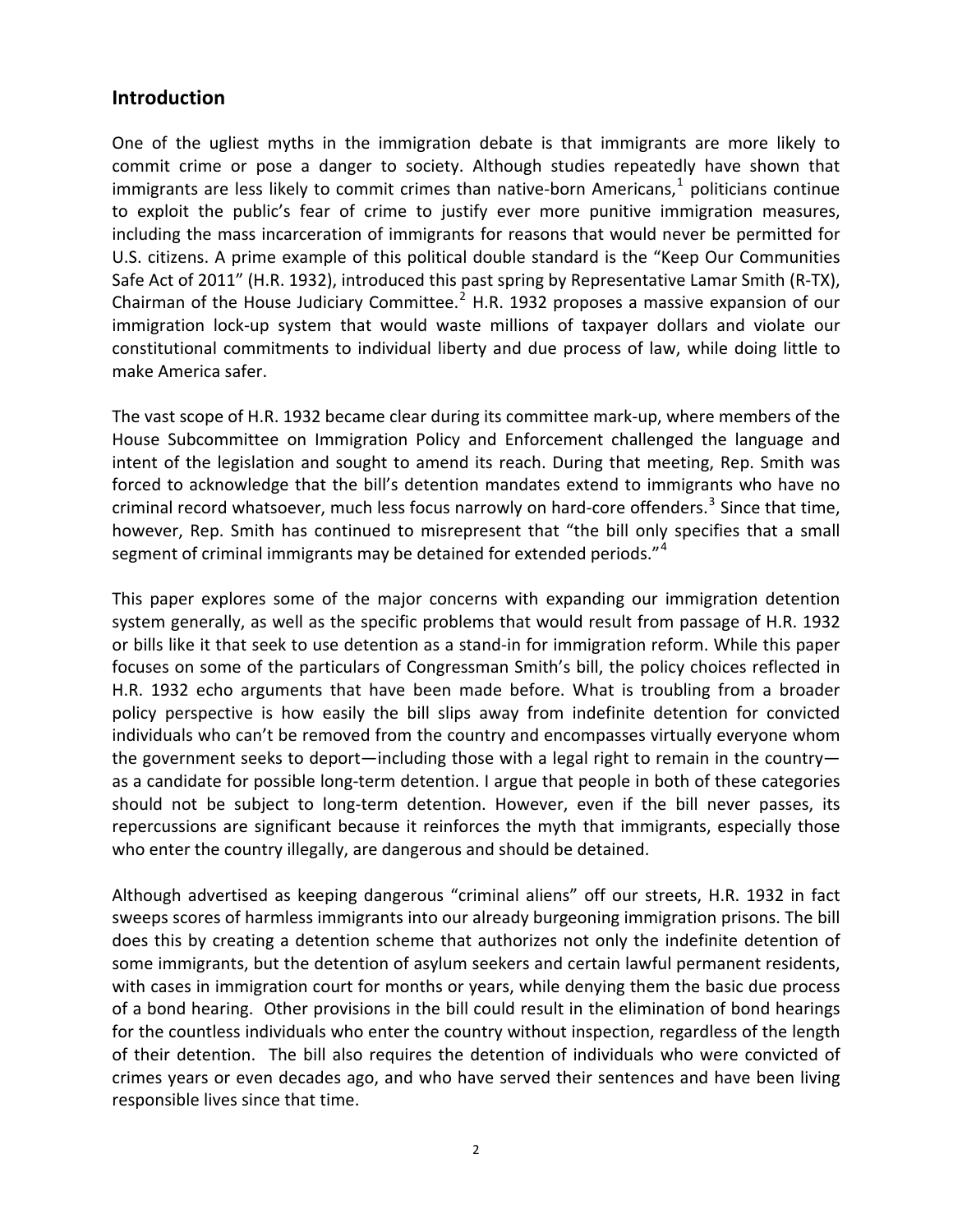This kind of detention scheme seeks to strip away the constitutional protections accorded to immigrants, goes against best practices of incarceration, and represents an investment in detention that is contrary to the national interest and national priorities. The sheer cost of such a proposal is daunting. The administration's Fiscal Year (FY) 2012 budget request for immigration detention already totals *more than \$2 billion,* a record‐high request representing a 6.3 percent increase over FY 2011.<sup>[5](#page-10-0)</sup> At a time of budget crises and a bipartisan commitment to fiscal austerity, H.R. 1932 would saddle taxpayers with massive new costs—at a rate of at least \$122 per detainee per day, or \$44,500 per detainee per year<sup>[6](#page-10-0)</sup>—while doing little to improve public safety.

#### **The Rapid and Costly Expansion of Detention as Immigration Policy**

The United States already administers an immigration lock‐up system that detains scores of immigrants unnecessarily at the taxpayers' expense. Over the last 15 years, the size of the detention system has more than quintupled, growing from 6,280 beds in 1996<sup>[7](#page-10-0)</sup> to the current capacity of 33,400 beds.<sup>[8](#page-10-0)</sup> In 2010, the Department of Homeland Security (DHS) held 363,000 immigrants in detention<sup>[9](#page-10-0)</sup> in over 250 facilities across the country. Thousands of these immigrants are detained for prolonged periods of time.

For example, a snapshot look at the Immigration and Customs Enforcement (ICE) detention population on January 25, 2009, indicates that although the average detention length was 81 days, at least 4,170 individuals had been detained for six months or longer, and 1,334 for one year or more. Some had been detained as long as five, nine, and, in one case, 15 years.<sup>[10](#page-10-0)</sup> Among those detained are survivors of torture, asylum seekers, victims of trafficking, families with small children, the elderly, individuals with serious medical and mental health conditions, and lawful permanent residents with longstanding family and community ties who are facing deportation because of previous criminal convictions, many of which are for petty offenses such as shoplifting and low-level drug crimes.

This massive lock‐up system is extremely expensive to maintain. According to ICE statistics, it costs \$122 to hold each detainee each day, or \$44,500 per detainee per vear.<sup>[11](#page-10-0)</sup> When pavroll costs are included, the cost of detention jumps to \$166 per detainee per night, or \$60,590.<sup>[12](#page-10-0)</sup> On any given night, ICE spends an average of 5.5 million taxpayer dollars on detention, including operational expenses.[13](#page-10-0) The administration's FY 2012 budget requests *more than \$2 billion*, a record-high request representing a 6.3 percent increase over FY 2011.<sup>14</sup>

The rise in detention expenditures corresponds to shifts in the use of detention as a tool of immigration policy objectives. Prior to 1988, the power to detain noncitizens pending deportation proceedings was discretionary and predicated on the individual's risk of flight and danger to national security. Even when noncitizens were detained, federal immigration officials retained the authority to release them on bond.<sup>[15](#page-10-0)</sup> Congress enacted the first mandatory detention statute in 1988, requiring the detention without bond of noncitizens convicted of an "aggravated felony"—at that time defined as a narrow category of deportable offenses.<sup>[16](#page-10-0)</sup> In 1994, Congress expanded the statutory definition of an aggravated felony to include a much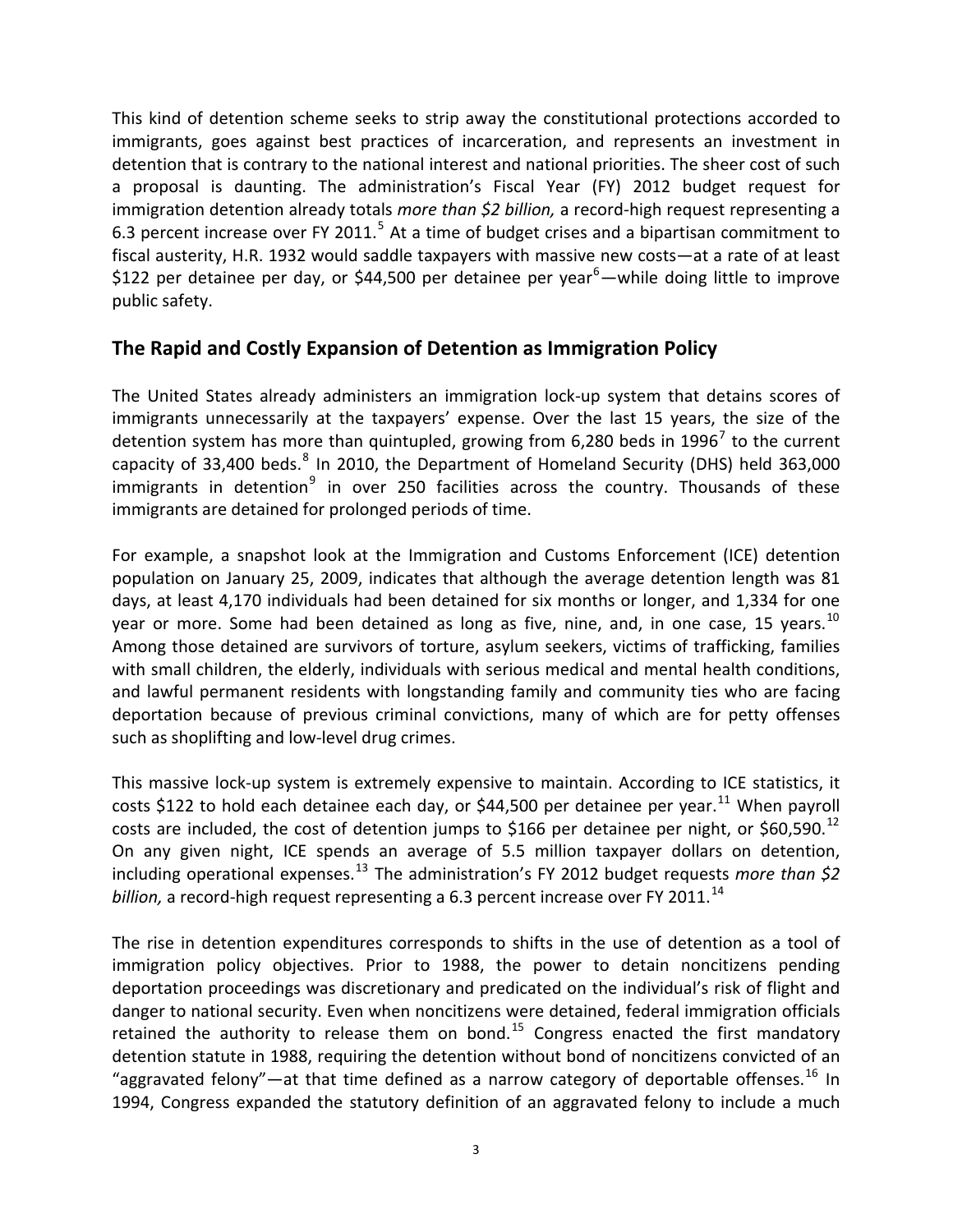wider range of crimes, which in turn increased the number of noncitizen offenders who could not be released on bond.<sup>[17](#page-10-0)</sup>

Two immigration reform measures passed in 1996 resulted in far more drastic changes to the detention laws. The Antiterrorism and Effective Death Penalty Act (AEDPA) required detention without bond for virtually *all* noncitizens with criminal convictions—including non-violent misdemeanor convictions without any jail sentence.<sup>[18](#page-10-0)</sup> The Illegal Immigration Reform and Immigrant Responsibility Act (IIRIRA) worsened matters by vastly expanding the statutory definition of an aggravated felony and making these changes retroactive, while broadening AEDPA's mandatory detention provisions. The result is a statutory regime under which thousands of immigrants are held, often for months or even years, without ever being afforded the basic due process of a bond hearing.

Over the years, much of the justification for the creation of mandatory detention requirements has been the necessity of protecting the public from "dangerous criminal aliens," but in practice, those who are detained generally do not fit this profile. Although immigration detention centers look like prisons, individuals held in immigration detention are not serving criminal sentences. Indeed, *more than half* of the people in immigration detention have never been convicted of any crime.<sup>[19](#page-10-0)</sup> Rather, immigrants are detained when DHS wishes to deport them from the United States, ensure that they appear for their deportation hearings, and, if they lose their cases, are available for their removal. In most cases, the trigger for immigration detention is not criminal activity at all, but instead some other kind of immigration matter, such as overstaying a visa or applying for asylum.<sup>[20](#page-10-0)</sup> In other cases, DHS charges someone as being deportable based on a crime and places the immigrant in immigration detention after he or she serves the sentence. However, the majority of these crimes are non-violent or minor.<sup>[21](#page-10-0)</sup> As DHS has itself acknowledged, the majority of immigration detainees do not pose a threat to the public. $^{22}$  $^{22}$  $^{22}$ 

Detention is likewise often unnecessary to prevent an immigrant from fleeing immigration authorities. The criminal justice system has long recognized the value of alternative detention methods, and many immigrants are ideal candidates for alternative methods, such as telephonic and in‐person reporting, curfews, and home visits. Indeed, DHS's Alternatives to Detention (ATD) programs—which extend to only a tiny fraction of individuals in removal proceedings<sup>[23](#page-11-0)</sup>—have a very high compliance rate among participants. In FY 2010, ATDs far exceeded the target for appearance rates for immigration hearings: the target was 58 percent and the actual FY 2010 rate was 93.8 percent.<sup>[24](#page-11-0)</sup> ATDs, moreover, save taxpayer dollars, ranging in cost from as low as 30 cents up to 14 dollars a day per individual.<sup>[25](#page-11-0)</sup>

Groups such as the American Civil Liberties Union (ACLU) have long argued that DHS engages in arbitrary and unnecessary detention—practices that are encouraged by a lack of procedural safeguards in the immigration system. Because immigration detention is civil in nature, described by the Supreme Court as "nonpunitive in purpose and effect," $^{26}$  $^{26}$  $^{26}$  immigrants lack the procedural protections against unlawful imprisonment that are familiar to us from the criminal justice system. Immigration detainees have no right to an appointed attorney—in fact, an estimated 84 percent of detainees do not have lawyers.<sup>[27](#page-11-0)</sup> Nor are immigration detainees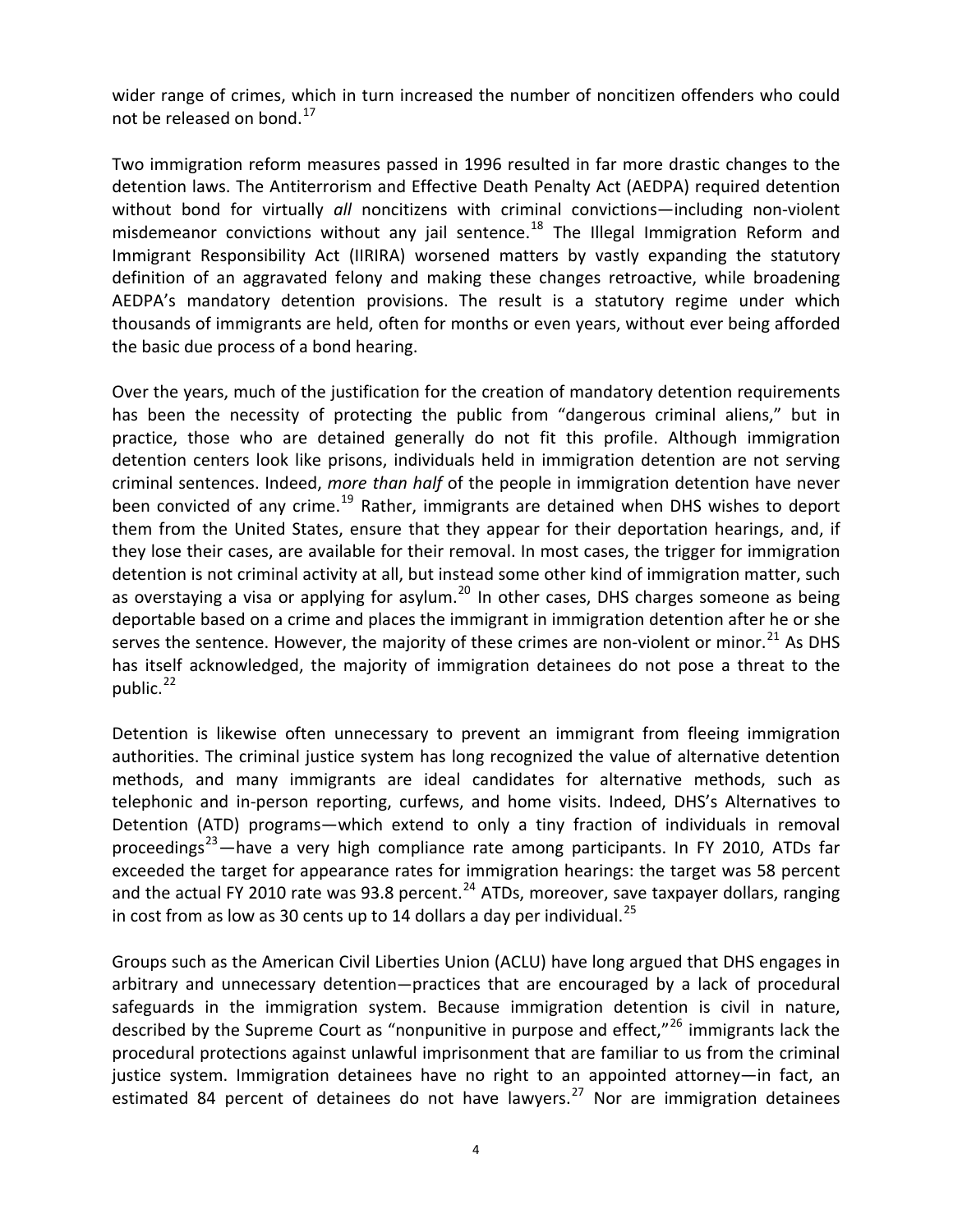uniformly guaranteed a basic form of due process: a prompt bond hearing before an independent judge to determine whether their detention is justified in the first place. Under current law, many immigrants apprehended within the interior of the country are entitled to a hearing where they can request bond or release on recognizance on the grounds that they do not pose a risk of flight or danger.<sup>[28](#page-11-0)</sup> However, immigrants convicted of essentially any crimes including non‐violent misdemeanor convictions without any jail sentence—are subject to mandatory detention during the pendency of their immigration cases and are categorically denied bond.<sup>[29](#page-11-0)</sup> Individuals arriving at the border without proper documentation—including asylum seekers and certain lawful permanent residents—also may be detained without any bond hearing before an immigration judge.<sup>[30](#page-11-0)</sup>

The flaws in the current system are most evident when we look at the kinds of people detained. In many cases, they simply don't match the description of the immigrant we've been urged to fear. Many of the people detained are fleeing persecution. For example, Reverend Raymond Soeoth is a Christian minister who fled Indonesia with his wife after suffering persecution for their faith. When his asylum application was denied in 2004, the government put Reverend Soeoth in immigration detention. Even though he posed no danger or flight risk and had never been convicted of any crime, he spent over two-and-a-half years in detention while the courts decided whether to reconsider his asylum claim. During that time, he never received a bond hearing to determine whether his detention was justified. For years, Reverend Soeoth was separated from his wife and congregation. His wife was forced to shutter the corner store they ran together—all because the government would not give him a 15-minute bond hearing. In February 2007, after the ACLU filed suit, a federal court ordered a bond hearing for Reverend Soeoth, where it was determined he was neither a flight risk nor a threat to his community. He was finally ordered released. He will likely be granted asylum.

Other people subject to long‐term detention have been able to show that they were never really the risk claimed by the government. For instance, many remain in detention because the U.S. lacks the ability to return them to their home country. Many Uch $^{31}$  $^{31}$  $^{31}$  left Cambodia as a child refugee with his parents, fleeing persecution by the Khmer Rouge. As a teenager, Mr. Uch was convicted of armed robbery (he drove the getaway car) and, upon serving his criminal sentence, was transferred to immigration detention. Although his conviction rendered him deportable, the United States lacked a repatriation agreement with Cambodia. Consequently, Mr. Uch was lost in legal limbo and spent 28 months in immigration detention waiting to be deported. Mr. Uch eventually filed a habeas corpus petition and was released under supervision. For the past 12 years, he has regularly reported to ICE. He has consistently been employed, married a U.S. citizen, and has a four‐year‐old American citizen daughter. He is an active contributing member of his community, working with young Cambodian immigrants as a mentor and community mediator, and also helps lead a Buddhist society. Last year, the Governor of the State of Washington pardoned Mr. Uch for his conviction.

Sadly, Reverend Soeoth and Mr. Uch are but the tip of the ICE-berg.<sup>[32](#page-11-0)</sup> Under our current detention system, Reverend Soeoth, Mr. Uch, and thousands more like them wasted years of their lives in immigration prison for no reason, unable to work, and separated from their families and communities, at tremendous expense to U.S. taxpayers.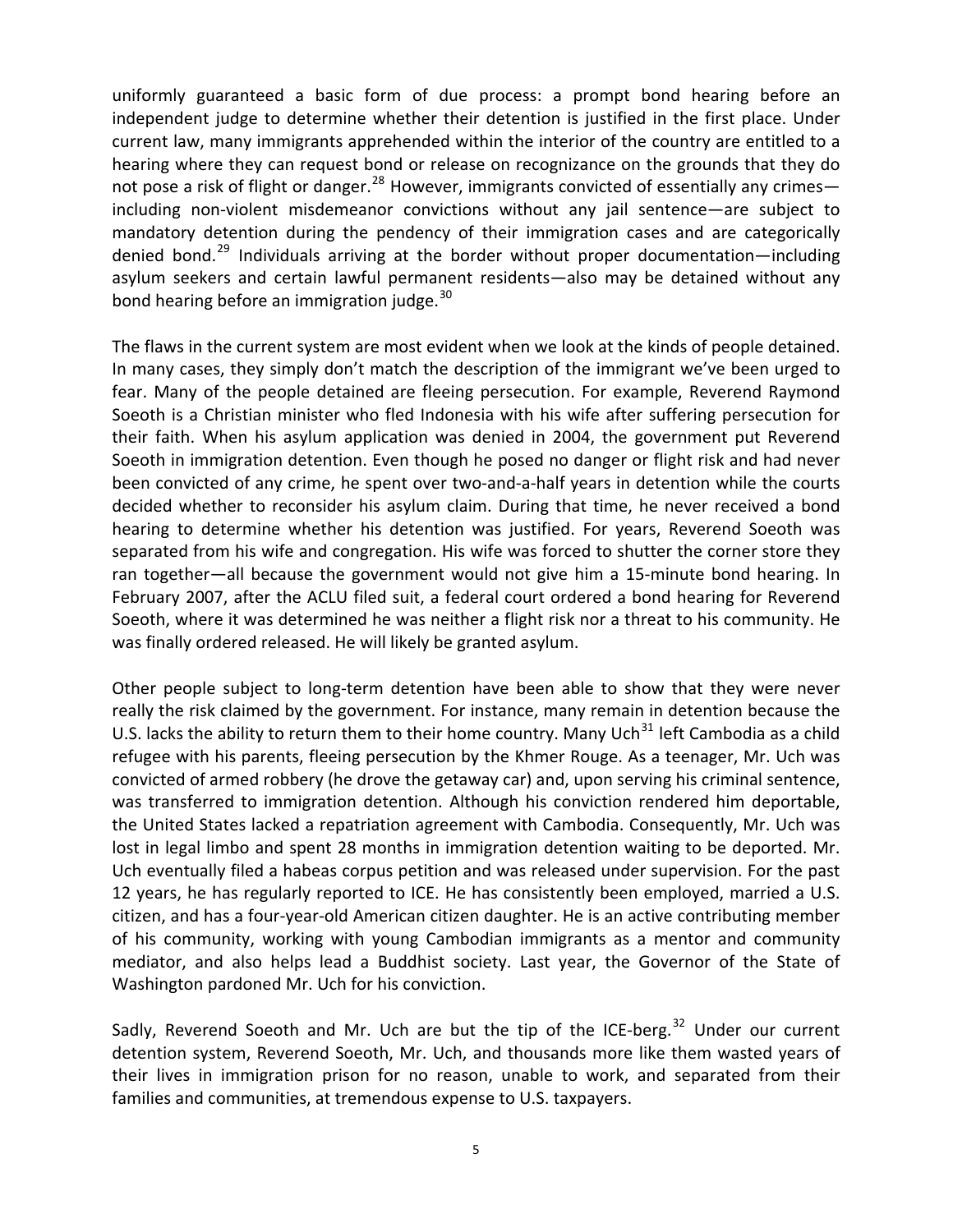# **An Even More Draconian Lock‐Up System**

The relatively "happy endings" for Rev. Soeoth and Many Uch would be unlikely to take place if an indefinite detention scheme became law. Under H.R. 1932, for example, Mr. Uch would face indefinite—or potentially life‐long—detention unless he could be removed. In particular, the bill authorizes the indefinite detention of a person convicted of one "aggravated felony"—a sweeping term that includes crimes that are neither aggravated nor a felony, including many minor drug offenses and petty offenses, such as passing a bad check, as well as shoplifting, with a prior conviction<sup>[33](#page-11-0)</sup>—and certified as presenting a special danger to public safety. The bill also would allow DHS to detain thousands of harmless individuals, such as asylum‐seekers—such as asylum‐seekers like Rev. Soeoth and lawful permanent residents returning from abroad during their removal proceedings, which could take months or years to conclude, while denying them a bond hearing. The bill could also result in the elimination of bond hearings for persons who enter the United States without inspection at a port of entry, regardless of how long they are detained. Finally, the bill would mandate the detention of individuals who were convicted of crimes years or even decades ago, and who have served their sentences and have been living responsible lives since that time.

Neither the facts nor good policy merit expanding our immigration detention system. The assumption that detention should be a fundamental tenet of immigration policy has already been tried and failed. As our current immigration detention system demonstrates, detention of immigrants costs money, ignores constitutional safeguards, and isn't necessary to achieve our policy goals. Proposals like H.R. 1932 essentially add insult to injury, burdening the taxpayer and the immigrant alike in the name of the "immigrants as criminals" myth.

# **A Bill Taxpayers Cannot Afford**

Expanding detention is a massive waste of government resources. Proposals such as Congressman Smith's would radically expand an immigration detention system that costs taxpayers at least \$122 per detainee per day, or \$44,500 per detainee per year, or \$166 per detainee per day, or \$60,590 per detainee per year, with payroll costs included.<sup>[34](#page-11-0)</sup> In contrast. supervised alternatives to detention—such as periodic reporting requirements and travel restrictions—cost from as low as 30 cents up to 14 dollars per person each day. $^{35}$  $^{35}$  $^{35}$  DHS has officially stated that it must prioritize which immigrants it detains because of limited resources,  $36$  and the House Report accompanying the 2010 appropriations bill stated that DHS's highest priority should be the removal of aliens "convicted of serious crimes."<sup>[37](#page-11-0)</sup> These goals are undermined by legislation allowing and often requiring the detention of immigrants who do not fit within those priorities.

In this respect, H.R. 1932—or any proposal calling for more detention—is fundamentally out of step with the times. Budget shortfalls of historic proportions are finally prompting policymakers to realize that less punitive approaches to criminal justice not only make more fiscal sense, but better protect our communities. States across the country have increasingly abandoned "tough on crime" policies and passed bipartisan reforms to reduce their prison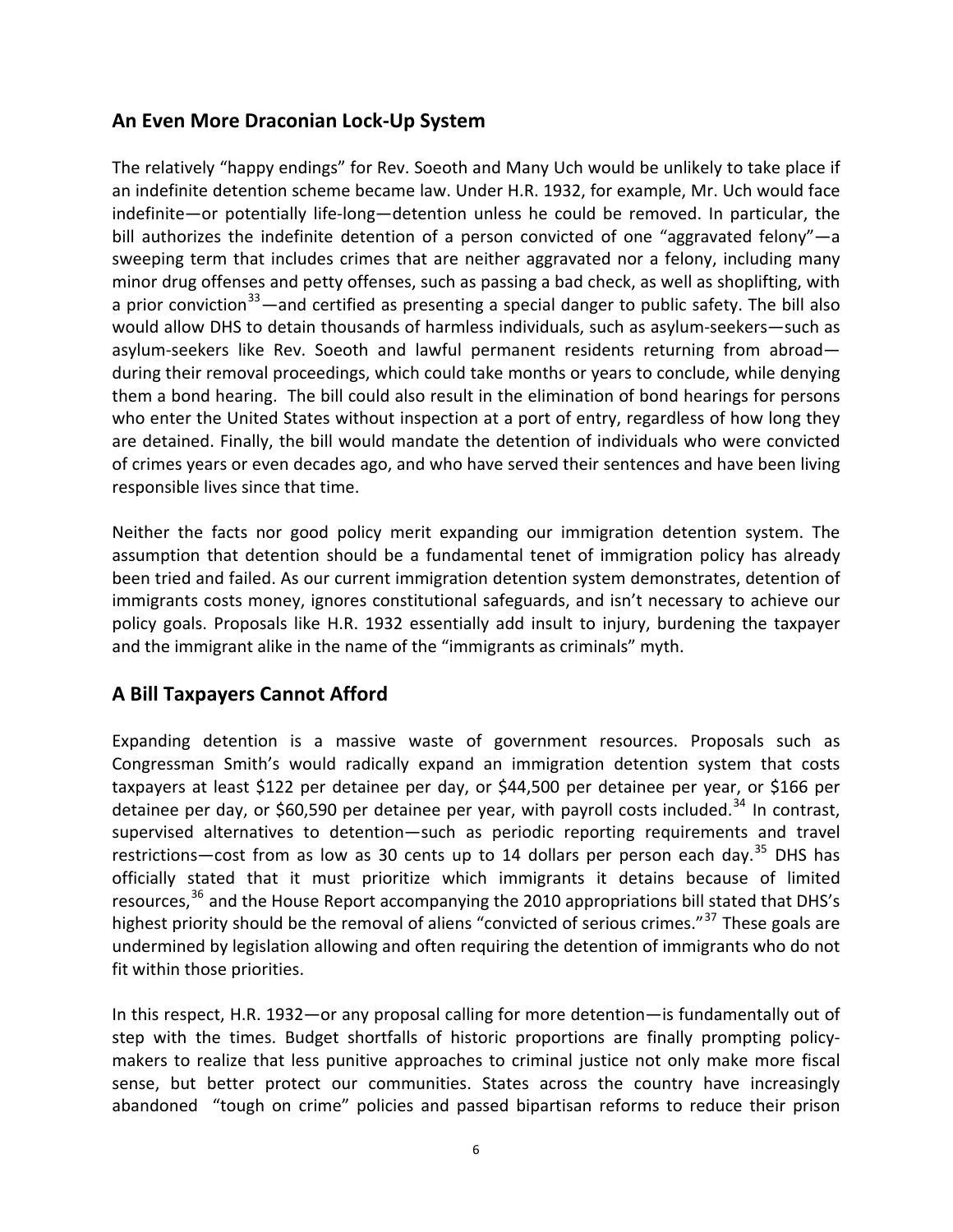populations and budgets—and experienced declines in their crime rates while these new policies were in place.<sup>[38](#page-11-0)</sup> Conservative leaders like Newt Gingrich have called upon their Republican brethren to get "Right on Crime" and advance policies that would "save on costs without compromising public safety by intelligently reducing their prison populations."<sup>[39](#page-11-0)</sup> It makes no sense to be *expanding* our immigration lock‐up system when policy‐makers on both the right and the left have come to understand that mass incarceration costs too much and does little to make us safer.

## **An Unconstitutional Proposal**

Long-term detention legislation also runs contrary to our fundamental commitments to individual liberty and due process of law. The Due Process Clause of the Fifth Amendment to the Constitution states: "No person . . . shall . . . be deprived of life, liberty, or property, without due process of law."<sup>[40](#page-11-0)</sup> For more than 120 years, the Supreme Court has recognized that this provision "applies to all 'persons' within the United States, including aliens, whether their presence here is lawful, unlawful, temporary, or permanent."[41](#page-11-0) In *Zadvydas v. Davis*, 533 U.S. 678 (2001), the Court recognized that "[f]reedom from imprisonment—from Government custody, detention, or other forms of physical restraint—lies at the heart of the liberty that [the Due Process] Clause protects." For this reason, the Court held that immigration detention violates due process unless it is reasonably related to its purpose of ensuring that immigrants do not abscond. Due process requires a special justification for detention that outweighs its significant deprivation of liberty as well as "strong procedural protections."<sup>[42](#page-11-0)</sup> As detention becomes prolonged, the deprivation of liberty becomes greater, requiring an even stronger justification and more rigorous procedural protections.<sup>[43](#page-11-0)</sup>

H.R. 1932 does not even begin to approach these basic requirements. Rather, the bill would deprive countless individuals like Reverend Soeoth or Mr. Uch of their liberty without sufficient justification or adequate procedural safeguards. In *Zadvydas*, the Court addressed the indefinite—or potentially lifelong—detention of individuals, like Mr. Uch, whom the government cannot deport. This may be because the individual is stateless; the U.S. lacks a repatriation agreement with the destination country; or the destination country refuses to issue travel documents. The Court in *Zadvydas* held that detaining such individuals indefinitely raised serious due process concerns.<sup>[44](#page-12-0)</sup> The Court therefore interpreted the immigration detention statutes to authorize the detention of individuals awaiting removal for a "presumptively reasonable" six‐month period of time. ICE must release most detainees if there is no "significant likelihood of removal in the reasonably foreseeable future."<sup>[45](#page-12-0)</sup> By authorizing the indefinite detention of a broad swath of immigrants the government cannot remove, H.R. 1932 is simply the latest effort to overturn *Zadvydas* (one of many over the years), and thus to attempt to deny fundamental due process to immigrants.

H.R. 1932's authorization of prolonged detention without bond hearings raises serious constitutional concerns as well. In *Demore v. Kim*, 538 U.S. 510 (2003), the Supreme Court upheld the constitutionality of mandatory detention during the pendency of immigration proceedings. However, the Court only did so where detention lasted for the "*brief* period necessary for [completing] removal proceedings"—a period that typically "lasts roughly a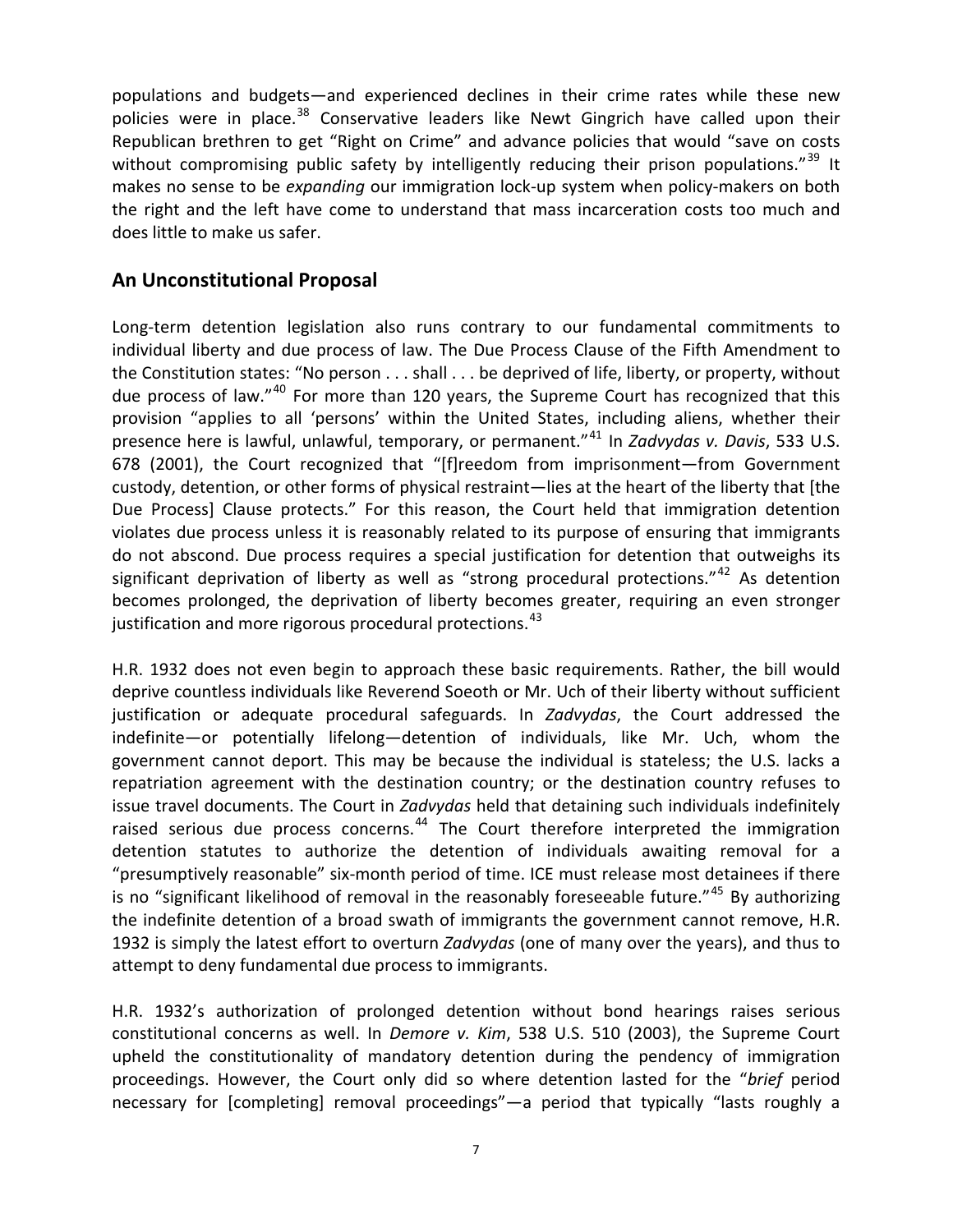month and a half in the vast majority of cases . . . and about five months in the minority of cases in which the alien chooses to appeal [to the Board of Immigration Appeals]." $46$ Accordingly, since *Demore*, a growing consensus of federal courts has recognized that the *prolonged* detention of immigrants in the absence of bond hearings raises serious due process concerns because of the greater deprivation of liberty.<sup>[47](#page-12-0)</sup> By creating a regime that robs immigration judges of the authority to hold bond hearings in cases where DHS has incarcerated an immigrant for a prolonged period of time, H.R. 1932 and bills like it violate the Due Process Clause.

## **Unnecessary Detention**

Efforts to expand immigration detention do not promote public safety. For instance, H.R. 1932 authorizes the detention of thousands of harmless immigrants—including asylum‐seekers like Reverend Soeoth and longtime lawful permanent residents—for as long as it takes for their immigration cases to be decided, while denying them bond hearings to determine whether they need to be locked up in the first place. The bill could also result in the elimination of bond hearings, regardless of length of detention, for the numerous individuals who enter the country without inspection in order to seek work or reunite with their families. Lengthy delays in immigration courts, the Board of Immigration Appeals, and the federal courts, and the complex nature of immigration cases, ensure that many individuals will languish in detention for months or years, even though they do not pose a flight risk or danger to the community.<sup>[48](#page-12-0)</sup>

Notably, Representative Smith himself conceded at his bill's markup that the expanded detention of asylum‐seekers does not primarily advance public safety, but rather seeks to deter fraudulent asylum applications—a rationale at odds with his prior touting of the bill as narrowly targeted to detain criminals.<sup>[49](#page-12-0)</sup> However, a range of administrative mechanisms—such as corroboration requirements and credibility determinations—are already in place to address fraud. More important, to the extent that improvement is needed in immigration adjudications, detention is one of the least effective means to address larger concerns about our broken immigration system.

Yet another "innovation" in expanding detention under H.R. 1932 is its treatment of persons who have been at liberty for years, leading productive lives. So long as the noncitizen could be charged with removability based on one of the grounds set forth in the mandatory detention statute, it would make no difference when the triggering offense was committed—it might have taken place decades before the statute was enacted—or that the individual never even served any time in jail for that offense. Rather, if an individual were the subject of any form of criminal custody after the statute's effective date, he or she would be mandatorily detained.

This proposal would lead to the detention of many individuals who present no flight risk or danger to the community. As courts have recognized, mandatory detention is unwarranted where noncitizens who committed an offense and were released from custody for that offense a considerable time ago generally do not present a great risk of danger or flight.<sup>[50](#page-12-0)</sup> Moreover, the new provision needlessly compromises the ability of immigrants who have some of the strongest claims against removal, based on their family ties and productive lives in the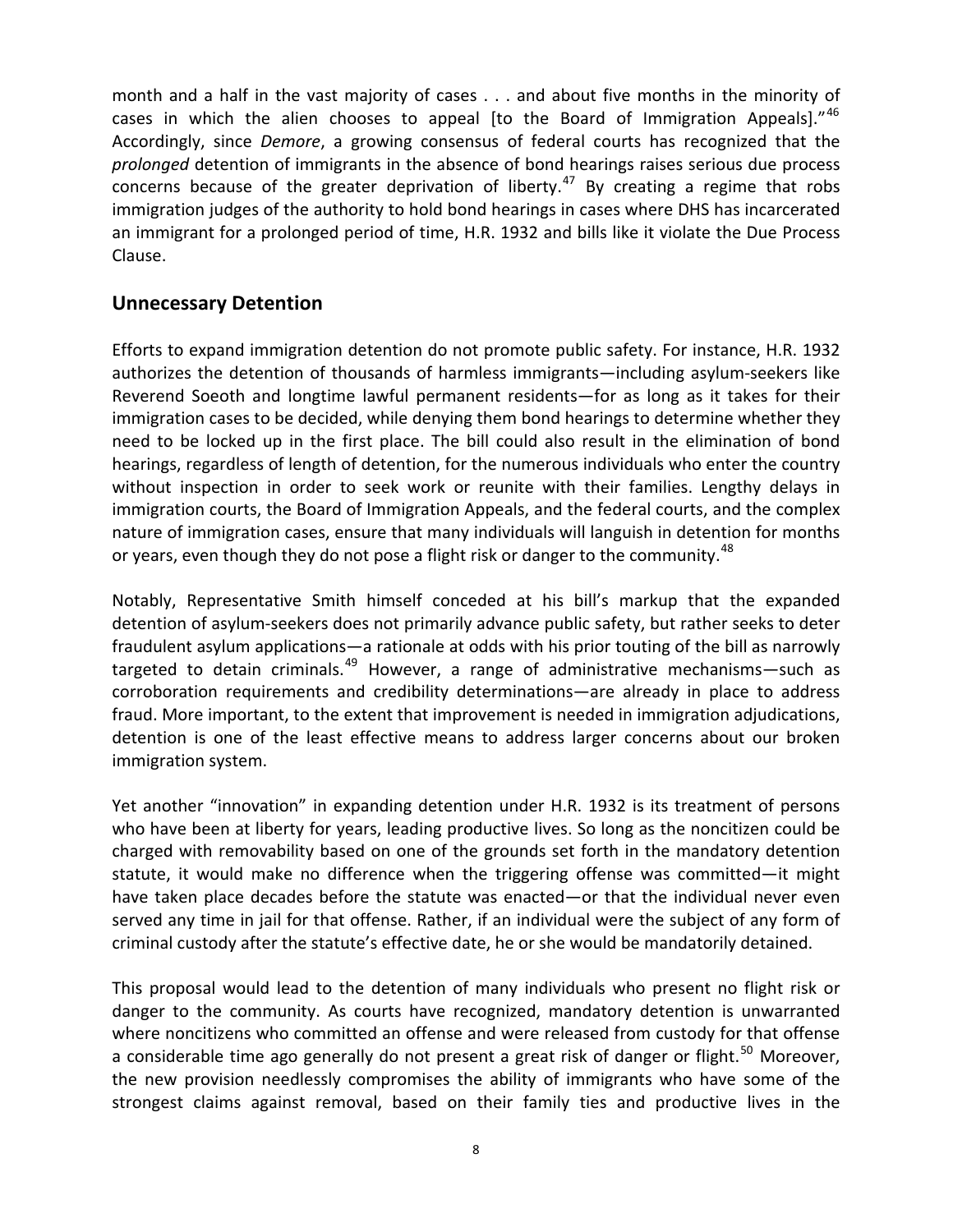<span id="page-9-1"></span>community, to meaningfully defend their right to remain in the United States. There is no good reason why such individuals should not be able to present their case for release to an immigration judge.

Nor does public safety require the indefinite detention of individuals the government cannot deport. The government already has substantial authority available to deal with cases of truly "dangerous aliens." First, immigrants are subject to the same criminal laws that apply to all persons in the United States. Indeed, any immigrant convicted of a crime has already been sentenced by a judge with access to all available information concerning the offense and the perpetrator. That judge determined the appropriate sentence, taking into account considerations of public safety. Immigrants who violate the terms of probation or parole arising from a criminal sentence can have their release revoked, resulting in their return to prison.

Second, immigrants who suffer from a mental illness that renders them a danger to themselves or others, including sex offenders, can be civilly committed under existing state law after serving their criminal sentences. Public health measures such as quarantine laws also apply to non-citizens and citizens alike.<sup>[51](#page-12-0)</sup> Finally, the immigration laws provide for the prolonged detention of immigrants who cannot be removed, but whose release would pose a threat to national security. The USA PATRIOT Act of 2001 addressed the "mandatory detention of suspected terrorists," and through that provision authorizes the detention of non-citizens who cannot be removed, provided that they actually present a danger to national security.<sup>[52](#page-12-1)</sup> There is no need to distort the purpose of the immigration detention system in order to ensure public safety.

## **Conclusion**

In a time of fiscal crisis, it is incumbent on policy-makers to take a hard look at what the government's growing expenditures on immigration detention have actually bought. Prolonged and indefinite immigration detention is costly, wasteful, and contrary to our constitutional values. Rather than expand our detention system based on the myth of the ubiquitous "criminal alien," Congress and the Obama administration should be limiting detention mandates and making more effective use of the government's limited law enforcement resources. As in the criminal justice context, we should look first to community‐based forms of supervision to address concerns about flight risk and danger, treating physical custody as a measure of last resort. Moreover, where individuals are detained, they should be uniformly provided with bond hearings before an immigration judge regarding whether their incarceration is justified. In America, liberty—not imprisonment—should be the norm for everyone, and meaningful review of detention should be available to all. Proposals that institutionalize expanded detention for immigrants are an affront to these values and to common sense.

#### **ENDNOTES**

<span id="page-9-0"></span><sup>1</sup> *See, e.g*., Stuart Anderson, *Immigrants and Crime:Perception vs. Reality*, Immigration Reform Bulletin, Cato Institute (June 2010), *available at* [http://www.cato.org/pubs/irb/irb\\_june2010.pdf](http://www.cato.org/pubs/irb/irb_june2010.pdf) (discussing recent studies showing that immigrants are less likely to commit crimes than the native-born).<br><sup>2</sup> See H.R. 1932, Bill Summary & Status, <http://hdl.loc.gov/loc.uscongress/legislation.112hr1932>.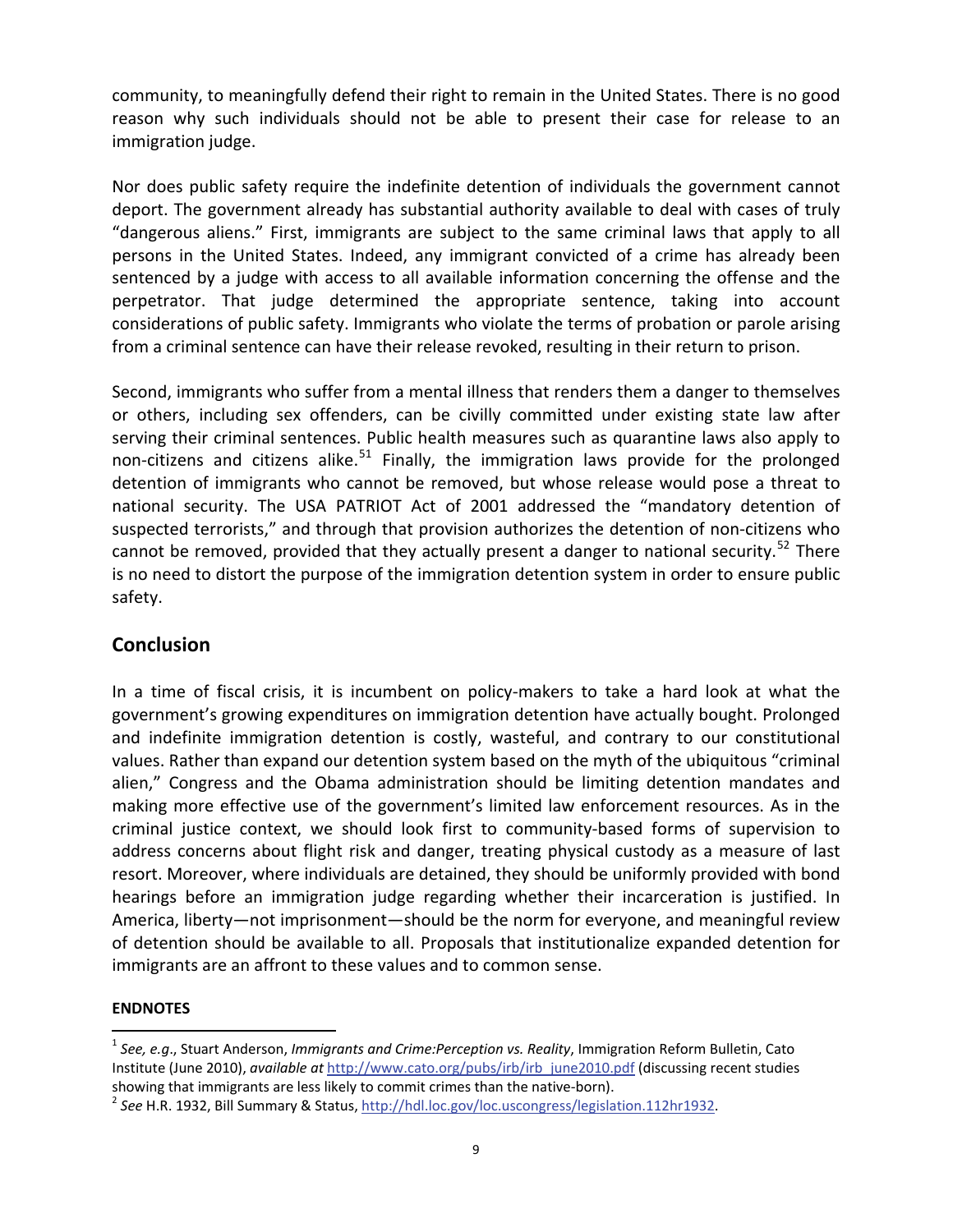<span id="page-10-0"></span><sup>3</sup> *See* Unofficial Tr. of Markup of H.R. 1932, the Keep Our Communities Safe Act of 2011, by the H. Comm. on Judiciary, 112th Cong. 28‐32; 39‐47 (2011) [hereinafter Markup Transcript], *available at*

<sup>4</sup> Rep. Lamar Smith, Letter to the Editor ("Criminal Immigrants Should Be Detained"), Miami Herald, June 23, 2011,

<u> 1989 - Johann Stein, marwolaethau a bhannaich an t-an an t-an an t-an an t-an an t-an an t-an an t-an an t-a</u>

*available at* [http://www.miamiherald.com/2011/06/23/2281984/criminal](http://www.miamiherald.com/2011/06/23/2281984/criminal-immigrants-should-be.html)‐immigrants‐should‐be.html. <sup>5</sup> U.S. Department of Homeland Security, Immigration and Customs Enforcement Salaries and Expenses, Fiscal Year 2012 Congressional Budget Justification [hereinafter FY 2012 Budget Justification], at 57, *available at* [http://www.dhs.gov/xlibrary/assets/dhs](http://www.dhs.gov/xlibrary/assets/dhs-congressional-budget-justification-fy2012.pdf)-congressional-budget-justification-fy2012.pdf.<br><sup>6</sup> *Id*.<br><sup>7</sup> Office of the Inspector General, U.S. Department of Justice, Audit Report 97-05 (1/97), Immigration and

Naturalization Service Contracting for Detention Space, Jan. 1997, at 2, *available at*

<http://www.justice.gov/oig/reports/INS/a9705/index.htm>. <sup>8</sup> National Immigration Forum, *Math of Immigration Detention* (Aug. 2011), at 2, *available at*

[http://www.immigrationforum.org/images/uploads/MathofImmigrationDetention.pdf.](http://www.immigrationforum.org/images/uploads/MathofImmigrationDetention.pdf)<br><sup>9</sup> Office of Immigration Statistics, Annual Report, Immigration Enforcement Actions: 2010, p. 1, *available*<br>*at* http://www.dhs.gov/xlibrary/

 $^{10}$  See Roberts, Michelle, AP Impact: Immigrants face detention, few rights, Wash. Post. (Mar. 13, 2009); ACLU, *Issue Brief: Prolonged Detention of Individuals Who Are Challenging Removal* (July 2009), *available at*

[http://www.aclu.org/files/images/asset\\_upload\\_file766\\_40474.pdf](http://www.aclu.org/files/images/asset_upload_file766_40474.pdf).<br><sup>11</sup> FY 2012 Budget Justification, at 57.<br><sup>12</sup> Math of Immigration Detention, at 2.<br><sup>13</sup> FY 2012 Budget Justification, at 57.<br><sup>14</sup> Id. at 938. By adding 600

<sup>15</sup> See, e.g., Matter of Patel, 15 I&N Dec. 666, 666 (BIA 1976) ( "An alien generally is not and should not be detained or required to post bond except on a finding that he is a threat to the national security, . . . or that he is a poor bail risk." (citations omitted)).<br><sup>16</sup> Aggravated felonies originally encompassed only murder, drug-trafficking, or trafficking in firearms. *See* Anti-

Drug Abuse Act, § 7343(a)(4), Pub. L. No. 100‐690, 102 Stat. 4181 (1988). In 1990, in response to legal challenges, Congress soon amended the mandatory detention provision to provide lawful permanent residents with a bond hearing to establish their eligibility for release. In 1991, this exemption was extended to any "lawfully admitted" noncitizen. Immigration Act of 1990, § 504, Pub L. No. 101‐649, 104 Stat. 4978, 5049 (1990); Miscellaneous and Technical Immigration and Naturalization Amendments Act § 306, Pub. L. No. 102‐232, 105 Stat. 1733, 1751 (1991).

 $^{17}$  Immigration and Nationality Technical Corrections Act of 1994, § 222, Pub. L. no. 103-416, 108 Stat. 4305, 4320-

22 (1994).<br><sup>18</sup> Antiterrorism and Effective Death Penalty Act, § 440(c), Pub. L. No. 104-132, 110 Stat. 1214, 1277 (1996).<br><sup>19</sup> According to DHS data, the majority of immigration detainees from 2005 through 2009 had no cr convictions whatsoever. TRACImmigration, *Detention of Criminal Aliens: What Has Congress Bought?* (Feb. 11, 2010), available at <http://trac.syr.edu/immigration/reports/224/index.html>.<br><sup>20</sup> According to Department of Justice statistics, a mere 8.3 percent of the pending immigration court caseload for

FY 2011 is made up of "criminal" cases—that is cases involving individuals charged with criminal activities or actions adverse to national security. In contrast, 90 percent of pending cases involved immigration law violations such as overstaying a visa or failing to meet certain procedural requirements. TRAC Immigration, *Rising* Immigration Backlog at All-time High, Yet Criminal, National Security, and Terrorism, and Terrorism Cases Fall (Sept. 14, 2011), <http://trac.syr.edu/immigration/reports/261/> (reporting data through July 2011).<br><sup>21</sup> For example, the Office of Immigration Statistics reported that in 2005, 56% of criminal convictions forming the

basis for deportations were non‐violent drug or illegal reentry crimes; an additional 14.6% were non‐specified but non‐violent crimes. *See, e.g*., Mary Dougherty, Denise Wilson, and Amy Wu, U.S. Dep't of Homeland Security, Office of Immigration Statistics, Immigration Enforcement Actions: 2005, Table 4, November 2006, at 5; *see also* Human Rights Watch, *Forced Apart: Families Separated and Immigrants Harmed by United States Deportation Policy* (July 16, 2007). In a report analyzing enforcement data from 1997 to 2007, Human Rights Watch found that some of the most common crimes for which people were deported were relatively minor offenses, such as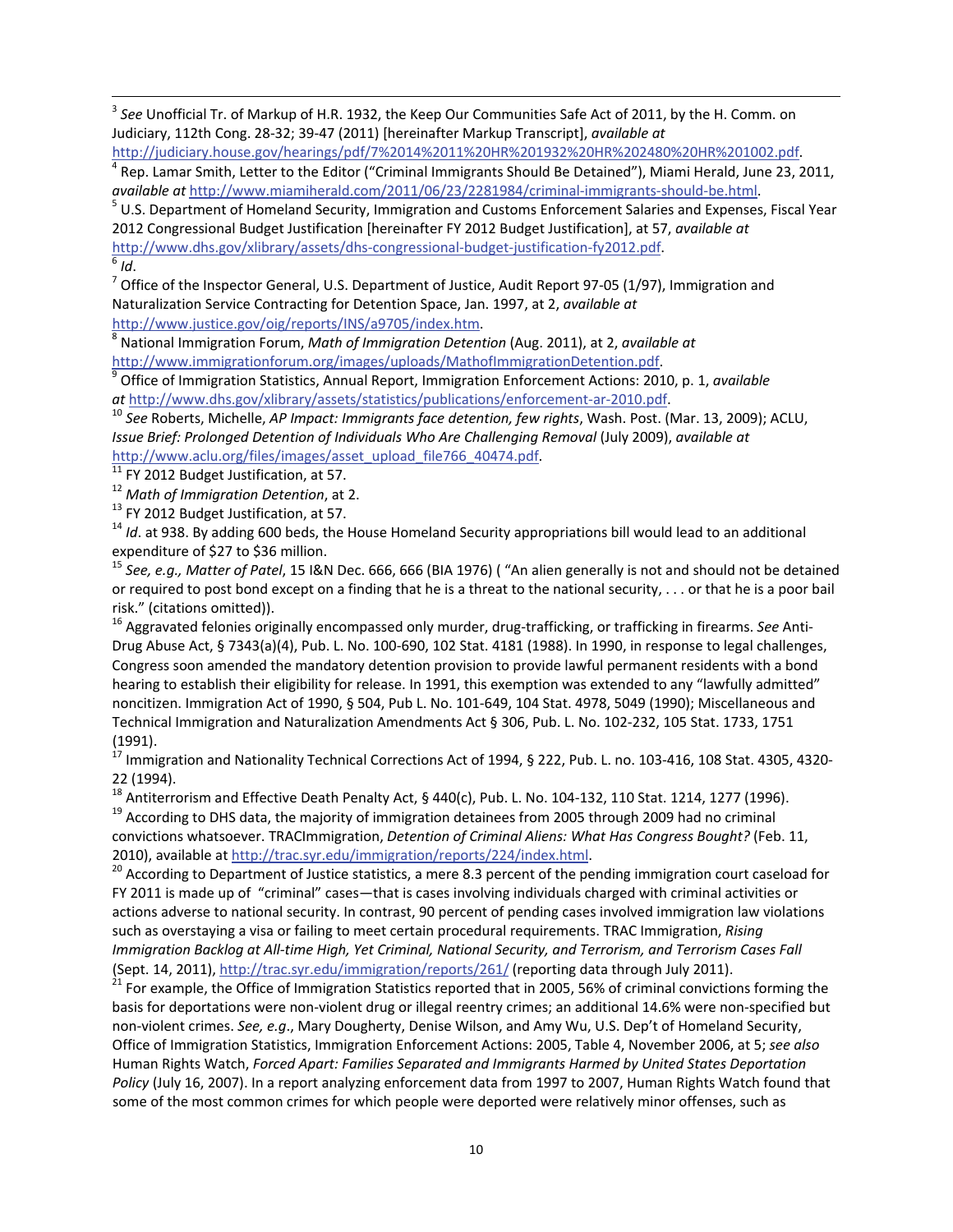marijuana and cocaine possession or traffic offenses. Among legal immigrants who were deported, 77 % had been convicted for such nonviolent crimes. Human Rights Watch, *Forced Apart (By the Numbers): Non‐ Citizens Deported Mostly for Nonviolent Offenses* (Apr. 15, 2009).<br><sup>22</sup> *See* Dora Schriro, U.S. Immigration and Customs Enforcement, Immigration Detention Overview and

<span id="page-11-0"></span><u> 1989 - Johann Stein, marwolaethau a bhannaich an t-an an t-an an t-an an t-an an t-an an t-an an t-an an t-a</u>

Recommendations (Oct. 2009), at 2, *available at* [http://www.ice.gov/doclib/about/offices/odpp/pdf/ice](http://www.ice.gov/doclib/about/offices/odpp/pdf/ice-detention-rpt.pdf)-detention-rpt.pdf.

<sup>23</sup> As of January 22, 2011, there were 13,583 participants in the ICE's Full Service program, in which contractors provide the equipment and monitoring services along with case management, and category, and 3,871 participants in the Technology‐Assisted TA program, in which the contractor provides the equipment but ICE continues to supervise the participants. FY 2012 Budget Justification, at 43.<br><sup>24</sup> *Id*. at 44.<br><sup>25</sup> Anil Kalhan, Rethinking Immigration Detention, 110 Colum. L. Rev. Sidebar 40, 55 n.93 (2010), *available at* 

http://www.columbialawreview.org/assets/sidebar/volume/110/42 Anil Kalhan.pdf.<br><sup>26</sup> Zadvydas v. Davis, 533 U.S. 678, 690 (2001).<br><sup>27</sup> ABA Commission on Immigration, *Reforming the Immigration System: Proposals to Promote I* 

*Fairness, Efficiency, and Professionalism in the Adjudication of Removal Cases* 5‐8 (2010), *available at* [http://new.abanet.org/immigration/pages/default.aspx.](http://new.abanet.org/immigration/pages/default.aspx)<br>
<sup>28</sup> See 8 U.S.C. § 1226(a).<br>
<sup>29</sup> See 8 U.S.C. § 1226(c).<br>
<sup>30</sup> See 8 U.S.C. § 1225(b). Instead of a proper hearing before a neutral-decision maker, these individual

recourse only to discretionary parole for "urgent humanitarian reasons" or for "significant public benefit" where the individual presents neither a security risk nor a risk of absconding. 8 U.S.C. § 1182(d)(5)(A).<br><sup>31</sup> Mr. Uch's story was featured in the PBS documentary *Sentenced Home*,<br>http://www.pbs.org/independentlens/sentencedhom

 $\frac{32}{32}$  For the stories of other individuals subject to prolonged and indefinite immigration detention, *see Keep Our Communities Safe Act of 2011: Hearing on H.R. 1932 Before the H. Subcomm. on Immigration Policy and Enforcement of the H. Comm. on the Judiciary*, 112th Cong. (2011), statement of Ahilan Arulanantham, Deputy Legal Director, American Civil Liberties Union of Southern California and statement of the American Immigration

Lawyers Association.<br><sup>33</sup> 8 U.S.C. § 1101(a)(43).<br><sup>34</sup> *Math of Immigration Detention* (Aug. 2011), at 2. The Congressional Budget Office recently reported that "implementing H.R. 1932 would have no significant costs to the federal government." Congressional Budget Office, Cost Estimate for H.R. 1932 (Aug. 8, 2011). The estimate is conclusory and does not acknowledge the numerous expanded detention mandates H.R. 1932 creates. Strikingly, the cost estimate entirely ignores the new provisions of H.R. 1932 authorizing prolonged detention without bond hearings during the pendency of removal proceedings and expanding the mandatory detention of noncitizens charged with removal based on crimes.<br><sup>35</sup> Kalhan, 110 Colum. L. Rev. Sidebar at 55 n.93 (2010).<br><sup>36</sup> See Memorandum from John Morton, Assistant Secretary, U.S. Immigrat

Immigration Enforcement: Priorities for the Apprehension, Detention, and Removal of Aliens, at 1 (Mar. 2, 2011), *available at* <http://www.ice.gov/doclib/news/releases/2011/110302washingtondc.pdf> (stating that "ICE must prioritize the use of its enforcement personnel, detention space, and removal resources to ensure that the removals the agency does conduct promote the agency's highest enforcement priorities, namely national security,

public safety, and border security").<br><sup>37</sup> H.R. Report 111-157, at 8 (2009).<br><sup>38</sup> *See generally*, American Civil Liberties, Smart Reform Is Possible (Aug. 2011), *available at*<br>www.aclu.org/files/assets/smartreformispossi

 $\frac{39}{39}$  Newt Gingrich & Pat Nolan, Prison reform: A smart way for states to save money and lives, Wash. Post (Jan. 7, 2011), *available at* [http://www.washingtonpost.com/wp](http://www.washingtonpost.com/wp-dyn/content/article/2011/01/06/AR2011010604386.html)-<br>dyn/content/article/2011/01/06/AR2011010604386.html.

<sup>&</sup>lt;sup>40</sup> U.S. Const. amend. V.<br><sup>41</sup> Zadvydas v. Davis, 533 U.S. 678, 693 (2001) (citing Yick Wo v. Hopkins, 118 U.S. 356, 369 (1886)).<br><sup>42</sup> Id. at 690-91.<br><sup>43</sup> See Kansas v. Hendricks, 521 U.S. 346, 368 (1997).